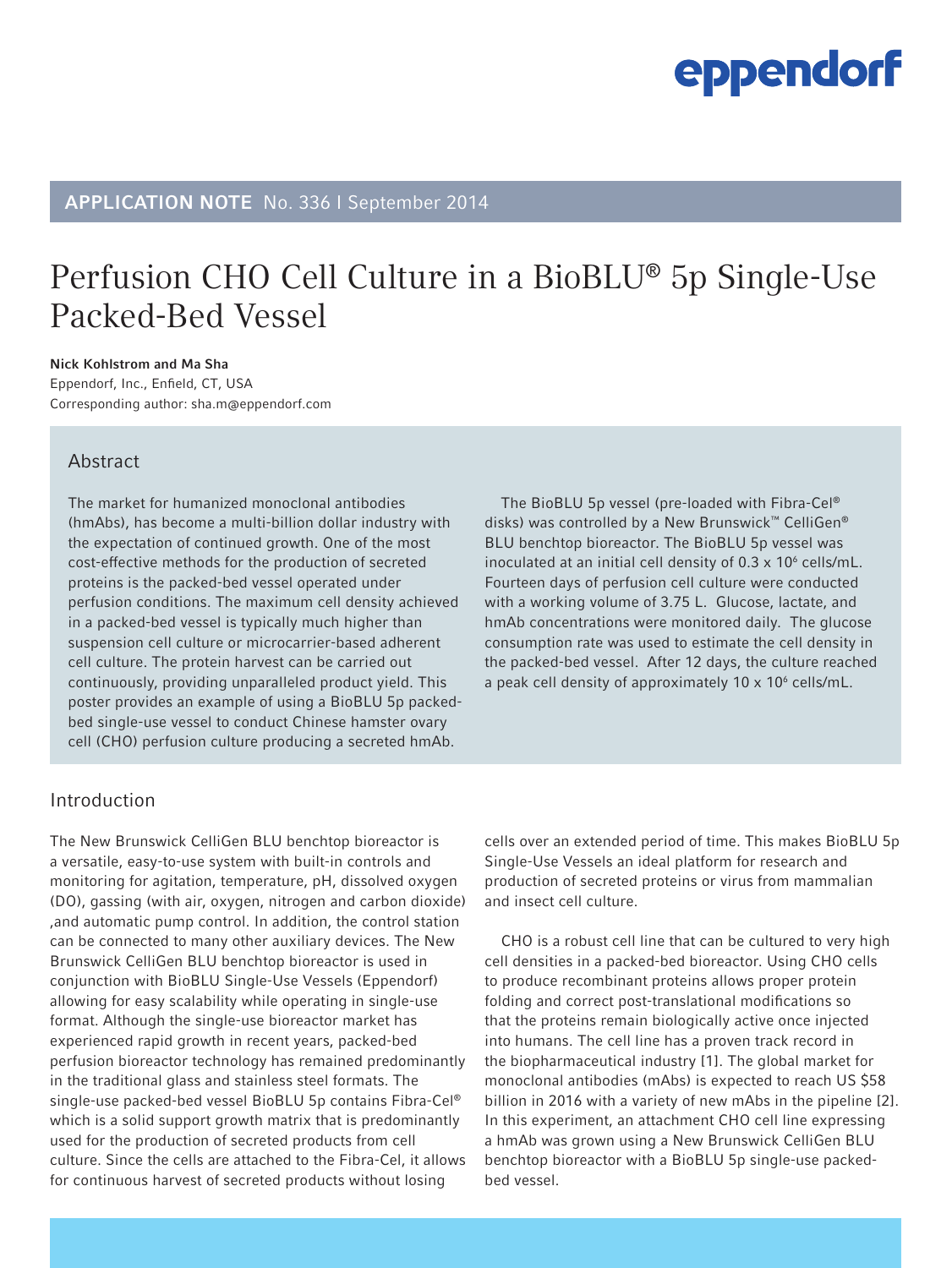### Materials and Methods

The B13-24 CHO cell line (ATCC®, CRL-11397™) was adapted to CD CHO media (Life Technologies®, 10743) supplemented with 8 mM L-glutamine (Life Technologies, 25030), 0.125 % heat-inactivated fetal bovine serum (Life Technologies, 10438-034) and 1X penicillin/streptomycin (Life Technologies, 15140-122). The initial culture was conducted on BioCoat™ collagen-coated T-flasks (Corning®, 354485). Cells were inoculated into the BioBLU 5p singleuse packed-bed vessel at  $0.3 \times 10^6$  cells/mL to a total working volume of 3.75 L with the previously described media.

The hardware setup and control loop setpoints used in this study are shown in Table 1. Fresh media was perfused into the vessel as needed to keep the glucose concentration between 1 and 2 g/L. Additional D-(+)-glucose (Sigma-Aldrich®, G5146) was added to the perfusion media as needed to keep the glucose concentration at the desired level without increasing the perfusion rate to a unmanageable level.

The culture's pH was controlled using automatic  $CO<sub>2</sub>$ sparging for acid addition and an automatic pump cascade of 1 M sodium bicarbonate (Fisher Scientific®, S631-3) for base addition. Since the cells were attached to the Fibra-Cel packed-bed, bubbles do not interact with the cells which prevents bubble shear. The layer of medium above the packed-bed allows the dilution and mixing of acid or base before allowing them to come in contact with the cells; therefore higher concentrations of acid or base can be used for pH adjustments without adverse effects. Glucose, lactate, and hmAb concentrations were monitored using a Cedex® Bio Analyzer (Roche®).

The approximate amount of glucose consumption per liter per day was calculated by first calculating the average glucose consumption between samples per hour:

$$
R = \frac{V(S1 - S2) + \Delta V(PG - \frac{S1 + S2}{2})}{\Delta T}
$$

- $>$  R = Approximate rate of glucose consumption per hour  $(q/h)$
- > S1 = Glucose concentration in media sample 1 (g/L)
- > S2 = Glucose concentration in media sample 2 (g/L)
- $>$  V = Vessel working volume (L)
- > PG = Glucose concentration of fresh perfusate (g/L)
- > ∆V = Perfusion volume between samples (L) > ∆T = Change in time between samples (h)

Parameter Setpoint Agitation 100 rpm Temperature 37 °C Dissolved oxygen (DO) 50 % pH 7.1 ± 0.05 Volume (Harvest cascaded to pump)  $3.75 L$ Gas mix **3**-gas automatic gas mixing option Gas flow control 3 Thermal mass flow controllers (TMFCs) with 0 - 1 SLPM flow range

Table 1: Parameters and setpoints used for CHO cell growth in the CelliGen BLU bioreactor

R was used to calculate the grams of glucose consumption per day by adding the glucose consumed per hour over the 24 hour period. This was then divided by the working volume (3.75 L) to obtain the normalized glucose consumption (g/L/ day).

The approximate cell concentration was determined by correlating R with cell growth to obtain a glucose consumption per cell conversion factor. To obtain the conversion factor, CHO cells were cultured in a T-75 flask until 100 % confluence. A precise amount of fresh medium (8 mL) was then added to the flask, the glucose concentration was measured and the cells were incubated for 7.25 h. After the incubation period, the glucose concentration was measured again, the cells were trypsinized from the T-flask and counted on a Vi-Cell® XR automated cell counter (Beckman Coulter®). This information was used to calculate the amount of glucose each cell consumed per hour (~3.92 x  $10<sup>-2</sup>$  ng/cell/h) which was then used to calculate the number of cells in the bioreactor based on the glucose consumption rate. Please note that the conversion factor may be cell linedependent and may not be applicable to other CHO cells.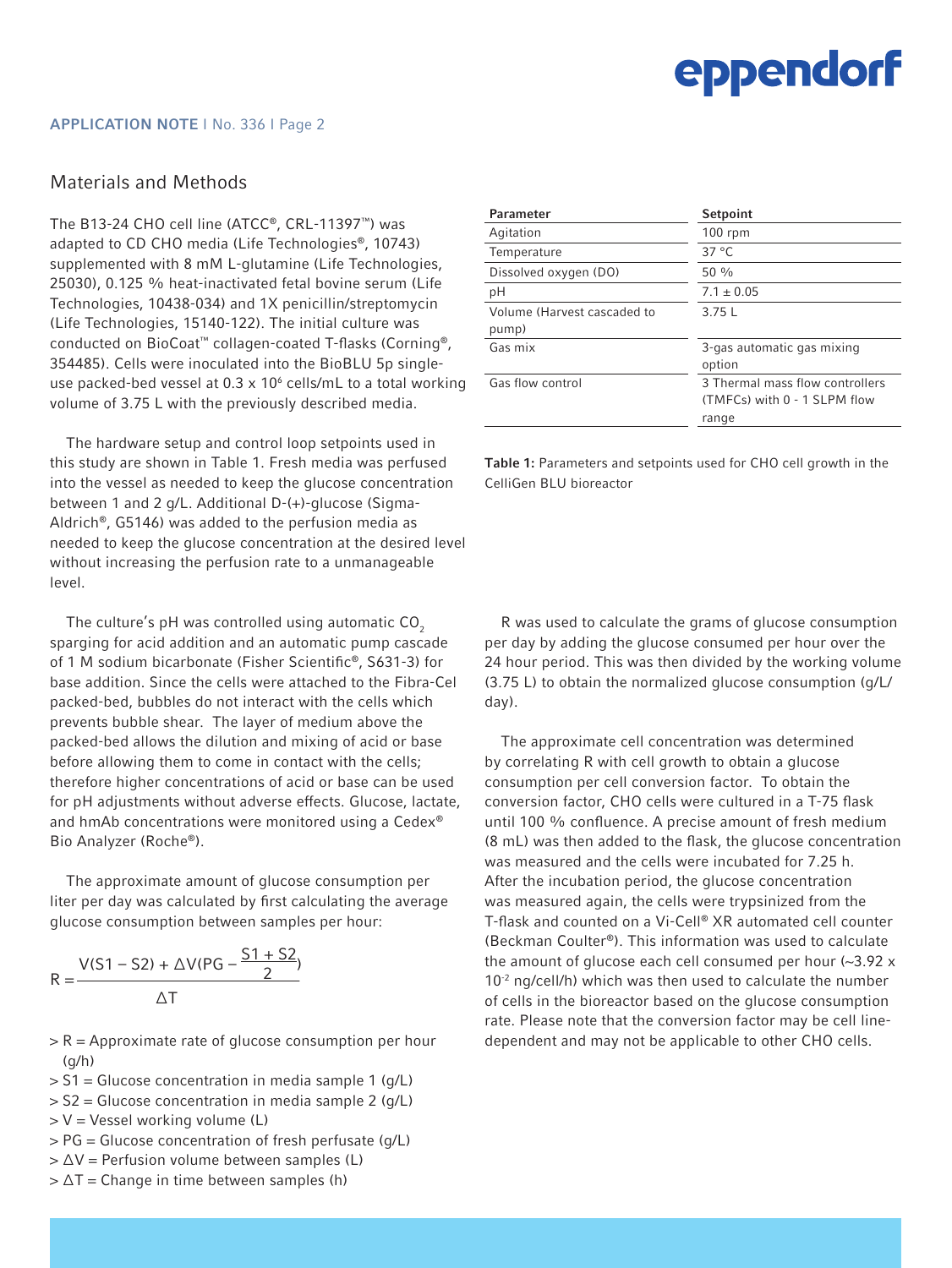### Results and Discussion

Continuous perfusion was used during this experiment to keep glucose levels within a narrow range (Figure 1). The alternative method of fed-batch style non-continuous perfusion can cause large fluctuations in glucose and lactate concentrations which may have an effect on cellular metabolism. Glucose and lactate concentrations were measured multiple times per day during the run. The data were used to adjust the perfusion rate as well as glucose addition rate to keep the glucose level between 1 and 2 g/L where possible.

The cells were attached to the Fibra-Cel and could not be counted directly. Assuming that glucose consumption is proportional to cell growth, glucose consumption was used to calculate the approximate cell number. At the start of the run, glucose consumption steadily increased until day 6 where it began to plateau (Figure 2). Using the conversion factor described above, approximate cell concentrations were determined throughout the run (Figure 3).

Samples were taken throughout the bioreactor run and the IgG concentrations were determined by Cedex Bio Analyzer (Figure 4). These concentrations were measured from samples taken from the vessel and do not include IgG harvested during perfusion.

The cell line used was the only healthy CHO cell line available from ATCC expressing an hmAb. Although this cell line is useful as a model system, the antibody yield is very low. Given a different cell line, much higher cell numbers and antibody production yields are possible.

### Conclusion

The New Brunswick CelliGen BLU benchtop bioreactor with BioBLU 5p single-use packed-bed vessel provided precise control and good cell growth throughout the culture period. This combination presents an excellent package for those seeking to produce hmAbs using an attachment CHO cell line. The ability for continuous harvest of secreted products over an extended period of time while maintaining optimal control of cell growth provides great prospects for the antibody market. The cell line and experiments shown in this poster were not optimized and should only be used as an example of the product's capabilities.



Figure 1: Glucose (GLC) and lactate (LAC) concentrations throughout the culture



Figure 2: The approximate amount of glucose consumption (g/L/day)



Figure 3: The approximate cell concentration



Figure 4: The IgG concentration in the bioreactor over the culture period